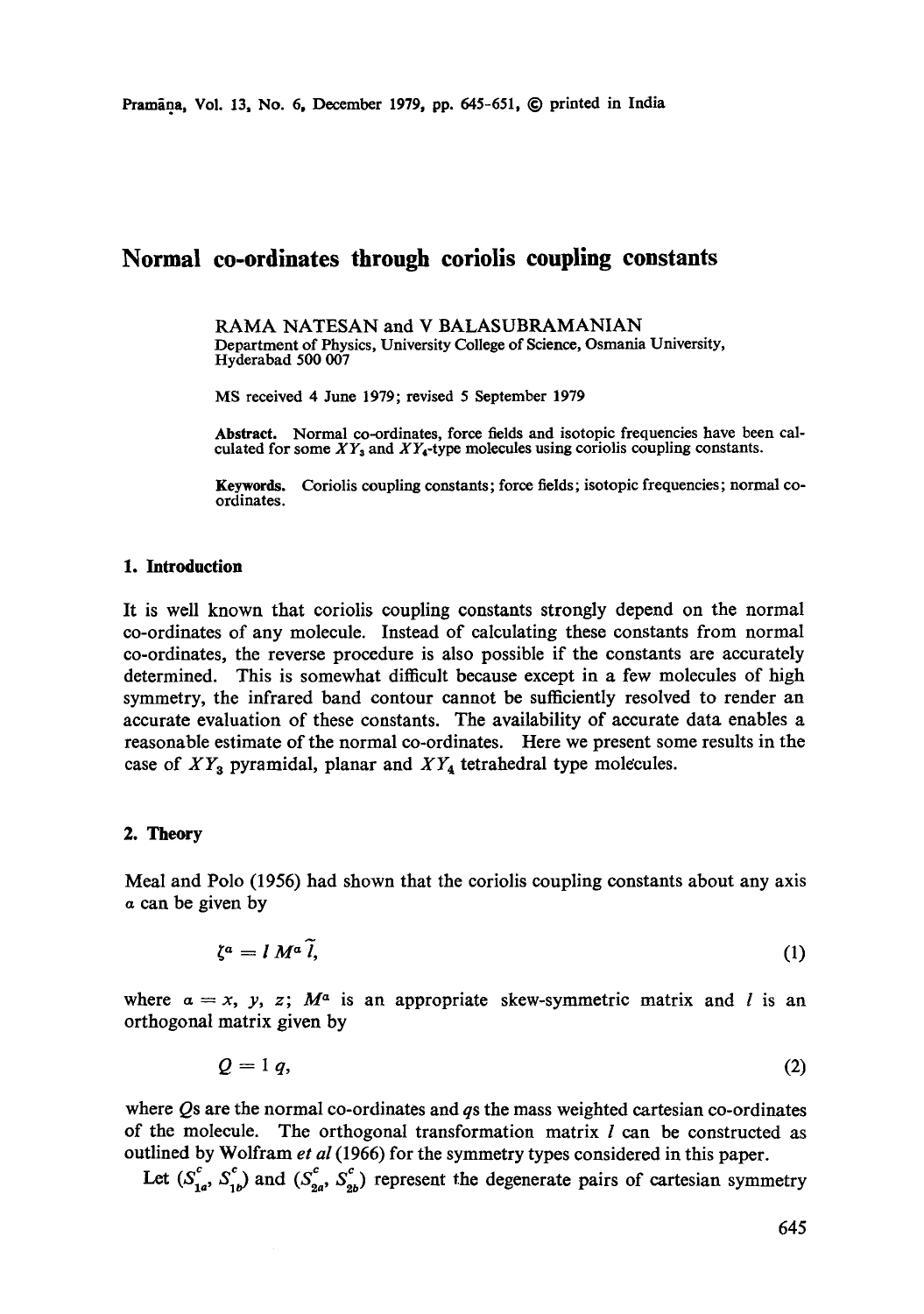co-ordinates for *XYa* pyramidal molecules. The normal co-ordinates can be written as in

$$
Q_{1a} = (a S_{1a}^c + S_{2a}^c)/(1+a^2)^{\frac{1}{2}},
$$
  
\n
$$
Q_{2a} = (S_{1a}^c - a S_{2a}^c)/(1+a^2)^{\frac{1}{2}},
$$
  
\n
$$
Q_{1b} = (a S_{1b}^c + S_{2b}^c)/(1+a^2)^{\frac{1}{2}},
$$
  
\n
$$
Q_{2b} = (S_{1b}^c - a S_{2b}^c)/(1+a^2)^{\frac{1}{2}}.
$$
  
\n(3)

Similar expressions can be written for  $XY_3$  planar and  $XY_4$  tetrahedral-type molecules. In the above equation,  $a$  determines the mixing between the cartesian symmetry co-ordinates. From equation (1) the following expressions can be derived for the coriolis coupling constants.

### 2.1. *X Y a pyramidal molecules*

$$
\zeta_{1} = \left\{ \left[ \frac{(3m_{y})^{\frac{1}{2}} s_{\beta} a}{d_{2}} + \frac{(3m_{x} m_{y})^{\frac{1}{2}} s_{\beta}^{2}}{d_{2} (d_{2}^{2} - m_{x} s_{\beta}^{2})^{\frac{1}{2}}} \right]^{2} + \left[ \frac{1}{\sqrt{3} (d_{2}^{2} - m_{x} s_{\beta}^{2})^{\frac{1}{2}}} \right] \left[ \frac{2 a \sqrt{m_{x}} s_{\beta}}{\sqrt{3}} - \frac{(d_{2}^{2} - 2 m_{x} s_{\beta}^{2})}{\sqrt{3} (d_{2}^{2} - m_{x} s_{\beta}^{2})^{\frac{1}{2}}} \right] - 2 \left[ \frac{(d_{2}^{2} - 3m_{x} s_{\beta}^{2})}{2 \sqrt{3} d_{2} (d_{2}^{2} - m_{x} s_{\beta}^{2})^{\frac{1}{2}}} - \frac{a \sqrt{3m_{x}} s_{\beta}}{2 d_{2}} \right]
$$

$$
\left[ \frac{a \sqrt{m_{x}} s_{\beta}}{2 \sqrt{3} d_{2}} + \frac{(d_{2}^{2} + m_{x} s_{\beta}^{2})}{2 \sqrt{3} d_{2} (d_{2}^{2} - m_{x} s_{\beta}^{2})^{\frac{1}{2}}} \right]
$$

$$
- 2 \left[ \frac{a \sqrt{m_{x}} s_{\beta}}{2 d_{2}} - \frac{(d_{2}^{2} - m_{x} s_{\beta}^{2})^{\frac{1}{2}}}{2 d_{2}} \right]^{2} \left\{ \frac{1}{(1 + a^{2})}, \frac{1}{(4)} \right\}
$$

$$
\zeta_{2} = \left\{ \left[ \frac{(3m_{y})^{\frac{1}{2}} s_{\beta}}{d_{2}} - \frac{a(3m_{x} m_{y})^{\frac{1}{2}} s_{\beta}^{2}}{a_{2} (d_{2}^{2} - m_{x} s_{\beta}^{2})^{\frac{1}{2}}} \right]^{2} - \left[ \frac{a}{\sqrt{3} (d_{2}^{2} - m_{x} s_{\beta}^{2})^{\frac{1}{2}}} \right]
$$

$$
\left[ \frac{2 \sqrt{m_{x}} s_{\beta}}{2} + \frac{a (d_{2}^{2} -
$$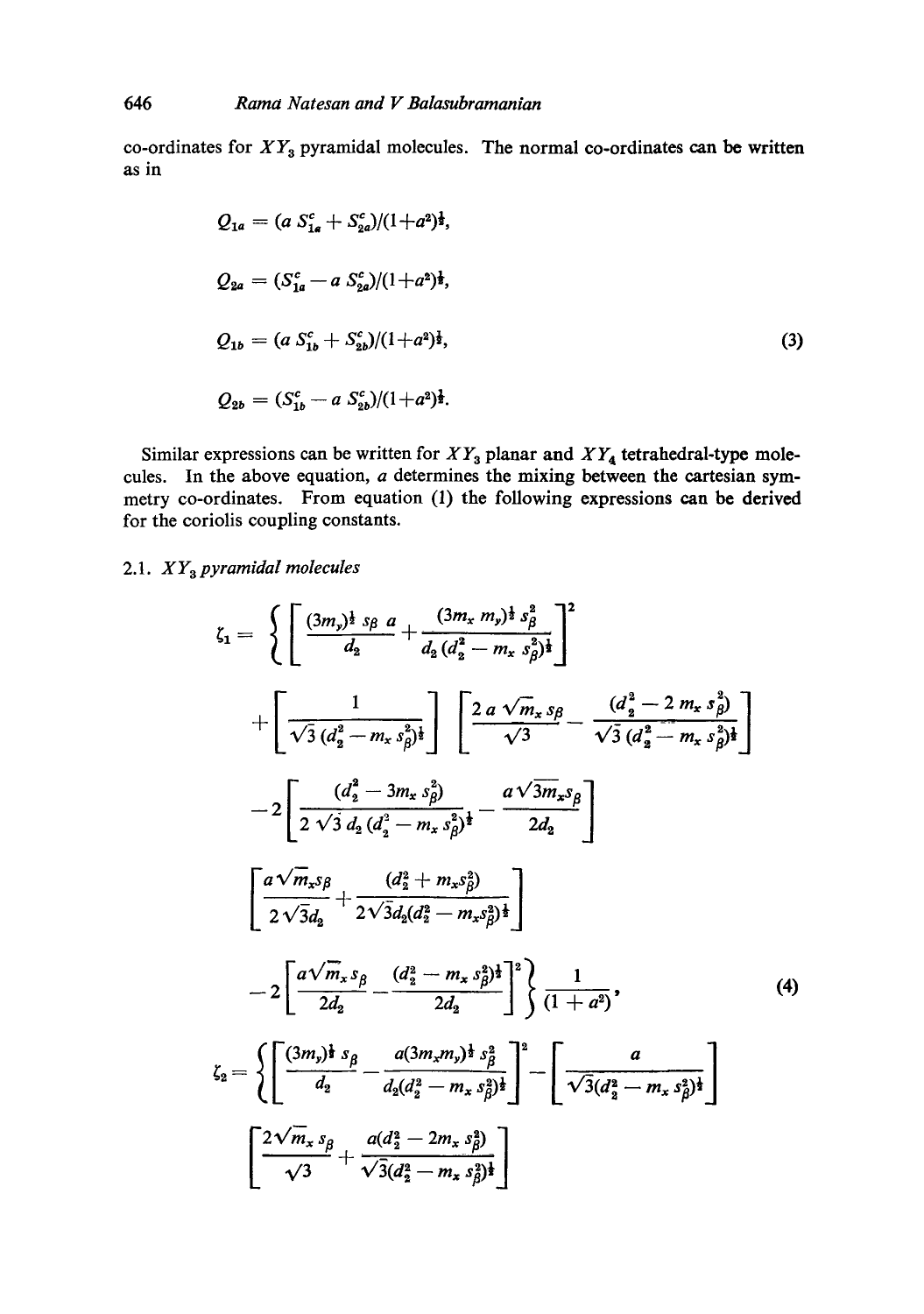*Normal co-ordinates through coriolis coupling constants* 647

$$
+ 2\left[\frac{(3m_x)^{\frac{1}{2}} s_{\beta}}{2d_2} + \frac{a(d_2^2 - 3m_x s_{\beta}^2)}{2\sqrt{3}d_2 (d_2^2 - m_x s_{\beta}^2)^{\frac{1}{2}}}\right]
$$

$$
\left[\frac{\sqrt{m_x} s_{\beta}}{2\sqrt{3}d_2} - \frac{a(d_2^{\frac{1}{2}} + m_x s_{\beta}^2)}{2\sqrt{3}d_2 (d_2^2 - m_x s_{\beta}^2)^{\frac{1}{2}}}\right]
$$

$$
- 2\left[\frac{\sqrt{m_x} s_{\beta}}{2d_2} + \frac{a(d_2^{\frac{1}{2}} - m_x s_{\beta}^2)^{\frac{1}{2}}}{2d_2}\right]^2\left{\frac{1}{(1+a^2)}}\right]
$$
(5)

where  $s_{\beta} = 2/\sqrt{3} s_{\alpha/2}$ , a being the inter bond angle,  $m_x$ ,  $m_y$  are the masses and  $d^2_{2} = (2m_x + 3m_y s^2)$  and a the mixing parameter.

The  $\zeta$  sum rule from (4) and (5) gives,

$$
\zeta_1 + \zeta_2 = -(2m_x c_{\beta}^2)/(d_2^2 - m_x s_{\beta}^2). \tag{6}
$$

**The** above sum is also given by,

$$
\zeta_1 + \zeta_2 = (I_A/2I_B) - 1,\tag{7}
$$

where  $I_A$ ,  $I_B$  being the principal moments of inertia. From table 1, it is seen that the value of  $\zeta$  in (6) agrees with that in (7) as well as the experimental value. The small discrepancies between the experimental and theoretical values in some cases may be due to the experimental errors. Equations (4) and (5) involve the mixing parameter  $a$ , which can be evaluated once the values of  $\zeta_1$  and  $\zeta_2$  are known. Table 1 also presents the values of the mixing parameters calculated for the molecules and the mean value used in the computations.

Table 1. Coriolis data and mixing parameter for *xYa* pyramidal molecules

| Molecule         | $\zeta_{1}$ | $\zeta_{2}$ | $\zeta_1+\zeta_2$ | $\zeta_1 + \zeta_2$ values |                 | Mixing parameter<br>from |             |            |
|------------------|-------------|-------------|-------------------|----------------------------|-----------------|--------------------------|-------------|------------|
|                  |             |             |                   | equation<br>(6)            | equation<br>(7) | $\zeta_1$                | $\zeta_{2}$ | Mean       |
| NH <sub>2</sub>  | 0.06(M)     | $-0.26*$    | $-0.20$           | $-0.199$                   | $-0.200$        | 0.0146                   | 0.0127      | 0.0136     |
| PH,              | 0.02(M)     | $-0.43*$    | $-0.41$           | $-0.429$                   | $-0.390$        | 0.0156                   | 0.0221      | 0.0189     |
| SbH <sub>2</sub> | 0.01(M)     | $-0.48*$    | $-0.47$           | $-0.474$                   | $-0.474$        | 0.00109                  | 0.00167     | 0:00138    |
| PF.              |             | $-0.629$    |                   |                            |                 |                          | $-0.01996$  | $-0.01996$ |
| PBr,             | 0.76(R)     | $-0.81$ †   | $-0.05$           | $-0.056$                   | $-0.056$        | $-0.729$                 | $-0.738$    | $-0.734$   |

\*Meal and Polo (1956)

tClatk and Rippon (1974)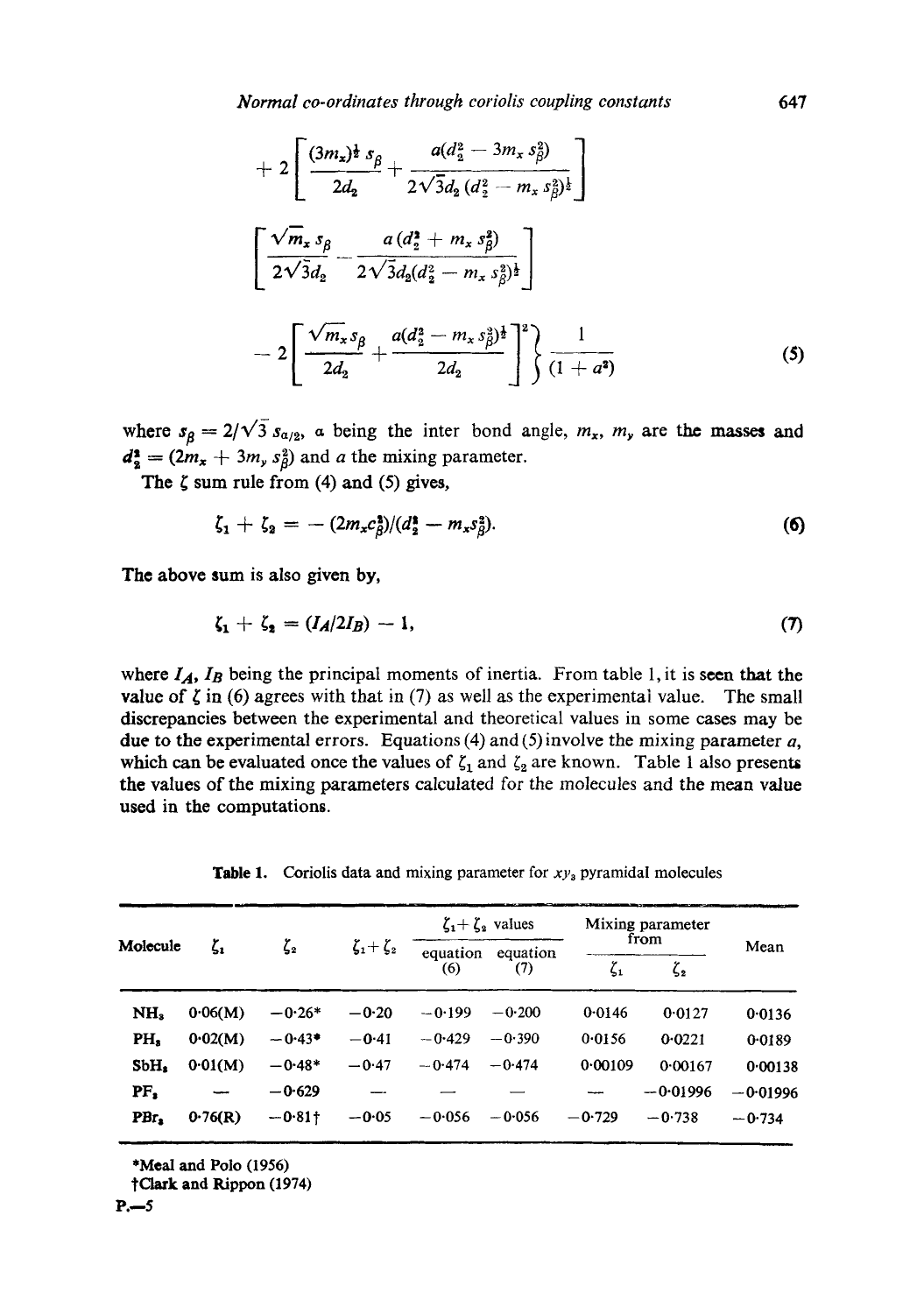# 2.2. *XY~ planar molecules*

$$
\zeta_{1} = \frac{2}{(1+a^{2})} \left\{ \left[ \frac{(m_{x}-3m_{y})}{2\sqrt{3}d_{1}d_{2}} - \frac{a(3m_{x})^{\frac{1}{2}}}{2d_{2}} \right] \left[ \frac{\sqrt{3}(m_{x}+m_{y})}{2d_{1}d_{2}} - \frac{a\sqrt{m_{x}}}{2\sqrt{3}d_{2}} \right] - \left[ \frac{a\sqrt{m_{x}+d_{1}}}{2d_{2}} \right]^{2} - \frac{1}{2} \left[ \frac{d_{2}}{\sqrt{3}d_{1}} \right] \left[ \frac{2a\sqrt{m_{x}}}{\sqrt{3}d_{2}} + \frac{\sqrt{3}m_{y}}{d_{1}d_{2}} \right] + \frac{1}{2} \left[ \frac{a(3m_{y})^{\frac{1}{2}}}{d_{2}} - \frac{(3m_{x}m_{y})^{1/2}}{d_{1}d_{2}} \right]^{2} \right\} \tag{8}
$$
  

$$
\zeta_{2} = \frac{2}{(1+a^{2})} \left\{ \left[ \frac{\sqrt{3}m_{x}}{2d_{2}} + \frac{a(m_{x}-3m_{y})}{2\sqrt{3}d_{1}d_{2}} \right] \left[ \frac{\sqrt{m_{x}}}{2\sqrt{3}d_{2}} + \frac{\sqrt{3}a(m_{x}+m_{y})}{2d_{1}d_{2}} \right] - \left[ \frac{m_{x}-ad_{1}}{2d_{2}} \right]^{2} + \frac{1}{2} \left[ \frac{ad_{2}}{\sqrt{3}d_{1}} \right] \left[ \frac{2\sqrt{m_{x}}}{\sqrt{3}d_{2}} - \frac{a\sqrt{3}m_{y}}{d_{1}d_{2}} \right] + \frac{1}{2} \left[ \frac{\sqrt{3}m_{y}}{d_{2}} + \frac{a\sqrt{3}m_{x}m_{y}}{d_{1}d_{2}} \right]^{2} \right\} \tag{9}
$$

where  $d_1^2 = (m_x + 3m_y), d_2^2 = (2m_x + 3m_y).$ 

The coriolis data of molecules belonging to this symmetry are meagre and are accurate only for the boron trihalides. Table 2 gives the mixing parameter values obtained by using the above relations. Here the  $\zeta$  sum rule is  $\zeta_1+\zeta_2=0$ , which can be easily verified from (8) and (9). Table 2 also shows that the sum rule is not obeyed for <sup>11</sup>BCI<sub>3</sub> and hence the mixing parameter is slightly different as calculated from  $\zeta_1$ and  $\zeta_2$ .

### 2.3. *XY~ tetrahedral type molecules*

$$
\zeta_1 = (a^2 - \frac{1}{2})/(1 + a^2), \tag{10}
$$

$$
\zeta_2 = \frac{[1 - (a^2/2)]}{(1 + a^2)},\tag{11}
$$

Table 2. Coriolis data and mixing parameter for  $xy_{\frac{1}{2}}$  planar molecules

| Molecule                |                | ς,       | Mixing parameter |          |          |
|-------------------------|----------------|----------|------------------|----------|----------|
|                         |                |          | 51               | 52       | Mean     |
| $^{10}BF.$              | $0.70*$        |          | $-0.985$         |          | $-0.985$ |
| $^{11}BCl3$             | $0.78*$        | $-0.73*$ | $-0.865$         | $-1.254$ | $-1.06$  |
| "BBr.                   | $\overline{ }$ | $-0.95*$ |                  | $-2.165$ | $-2.165$ |
| $^{10}$ BI <sub>3</sub> | $0.95*$        |          | $-3.044$         |          | $-3.044$ |

\*Levin and Abramowitz (1965)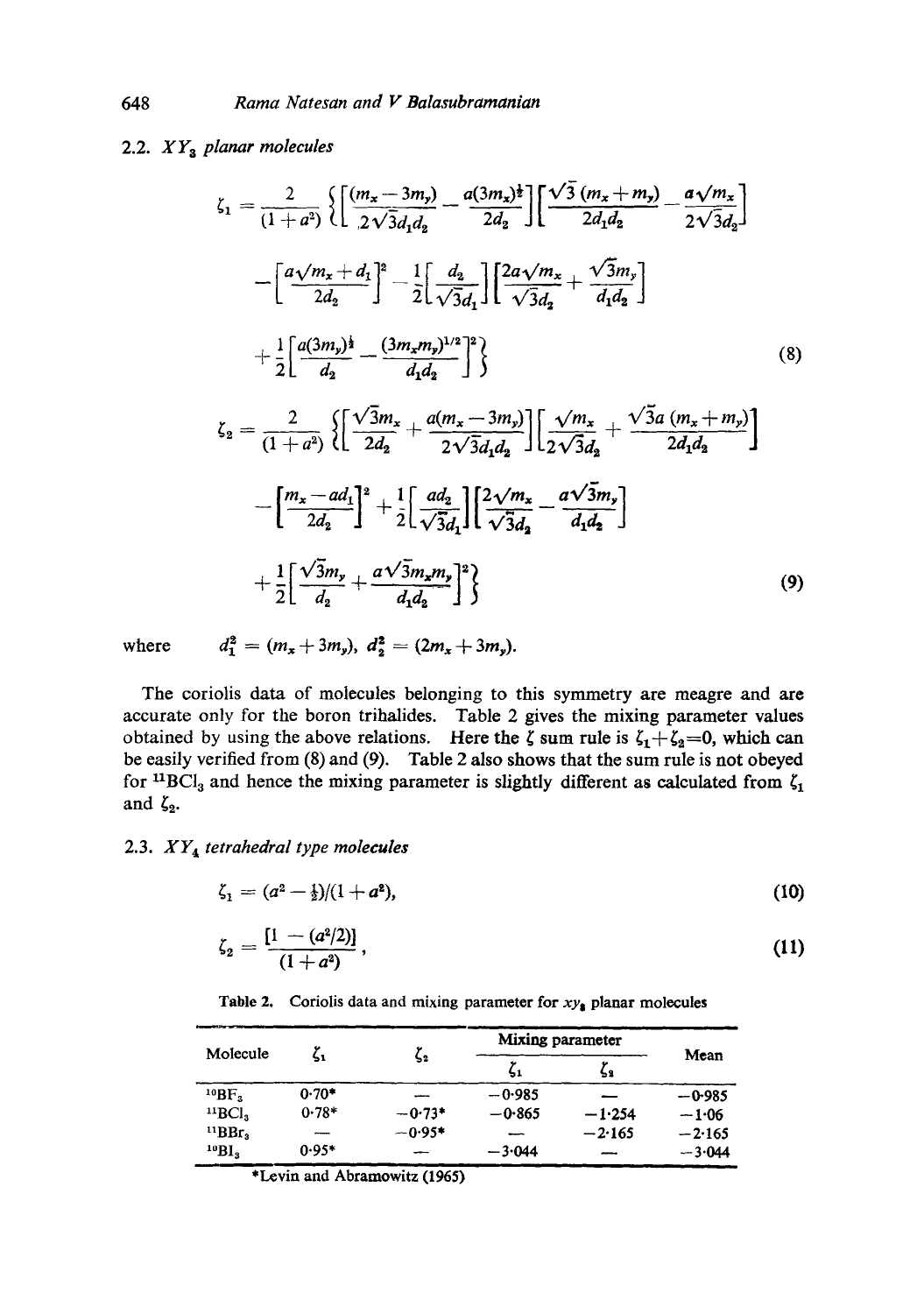and the  $\zeta$  sum rule is given by

$$
\zeta_1 + \zeta_2 = \frac{1}{2},\tag{12}
$$

which can be easily seen from (10) and (11). Table 3 gives the  $\zeta$  values and the mixing parameters for some molecules of this symmetry.

### **3. Force field calculations**

The mixing parameter  $a$  from the coriolis coupling constants gives the symmetry force constants.

The normal co-ordinate transformation matrix  $L$  between the internal symmetry and normal co-ordinates can be given by

$$
[L] = [B] [\tilde{A}], \tag{13}
$$

where  $[A]$  is the mixing parameter matrix given by

$$
\begin{bmatrix} a & 1 \ 1 & -a \end{bmatrix} \frac{1}{(1+a^2)^{1/2}},
$$
\n(14)

B is the matrix relating internal symmetry and mass-weighted cartesian co-ordinates, (Wolfram *et al* 1966).

From the L matrix, the force constant matrix can be evaluated from

$$
F = \tilde{L}^{-1} \Lambda L^{-1}.
$$
 (15)

The force constants calculated for  $XY_3$  pyramidal and planar type molecules are shown in table 4 along with literature values calculated by independent methods. As our entire calculation is based on the coriolis constants, even a slight inaccuracy causes variation in the final force constant values. If the coriolis constants are

Table 3. Coriolis data and mixing parameter for  $xy_4$  tetrahedral molecules.

|                  |             |             | Mixing parameter from |          |  |
|------------------|-------------|-------------|-----------------------|----------|--|
| Molecule         |             | ζ,<br>ζ,    |                       | ζ,       |  |
| $^{28}SiF4$      | $0.66*$     | $-0.06*$    | $+1.147$              | $+1.552$ |  |
| CH.              | $0.056*$    | $+0.45*$    | $+0.767$              | $+0.761$ |  |
| SnH <sub>4</sub> | $-0.06**$   | $+0.571**$  | $+0.644$              | $+0.639$ |  |
| SiH.             | $0.008 +$   | $+0.492 +$  | $+0.716$              | $+0.716$ |  |
| GeH,             | $-0.031$ †† | $+0.53 + +$ | $+0.674$              | $+0.674$ |  |

\*Shimanouchi *et al* (1966)

\*\*Barraelough (1975)

tKattenberg and Oskam (1974)

t,Straley *et al* 1942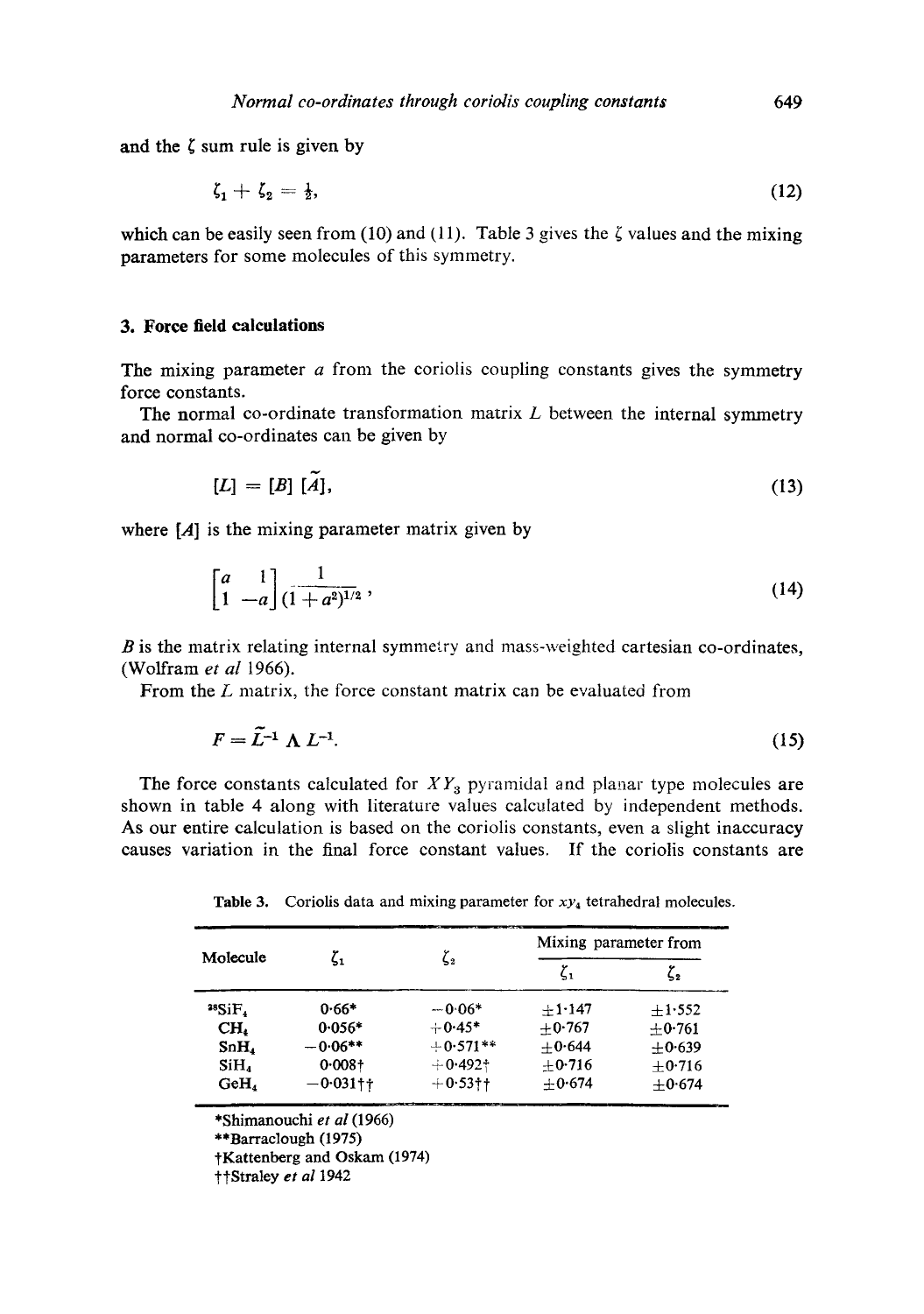|                             |                               |            |          | Force constant values $(m \cdot dy \cdot / \mathbf{A})$ |                   |                                |  |
|-----------------------------|-------------------------------|------------|----------|---------------------------------------------------------|-------------------|--------------------------------|--|
| Molecule                    |                               | Calculated |          |                                                         | Literature values |                                |  |
|                             | $F_{33}$                      | $F_{34}$   | $F_{44}$ | $F_{33}$                                                | $F_{34}$          | $F_{\boldsymbol{\mathcal{H}}}$ |  |
|                             | $XYs$ pyramidal type molecule |            |          |                                                         |                   |                                |  |
| NH <sub>2</sub>             | 6.468                         | $-0.1155$  | 0.6049   | $6.473*$                                                | $-0.162*$         | $-0.616*$                      |  |
| PH <sub>2</sub>             | 3.117                         | $-0.0442$  | 0.3667   | $3.109*$                                                | $-0.039*$         | $0.355*$                       |  |
| PF <sub>s</sub>             | 4.959                         | $-0.1644$  | 0.501    | $4.7**$                                                 | $-0.05**$         | $-0.57**$                      |  |
| SbH,                        | 2.017                         | $-0.0071$  | 0.2014   |                                                         | --                |                                |  |
| PbBr <sub>2</sub>           | 0.5628                        | $-0.0759$  | 1.2993   | $1.8**$                                                 | $-0.18**$         | $0.32**$                       |  |
| $XY_a$ planar type molecule |                               |            |          |                                                         |                   |                                |  |
| BF <sub>3</sub>             | 8.14                          | $-0.934$   | 0.512    | $7.82$ t                                                | $-0.81$ t         | 0.501                          |  |
| BCI,                        | 5.29                          | $-0.971$   | 0.332    | 4.19 <sup>+</sup>                                       | $-0.511$          | 0.25t                          |  |
| BBr.                        | 2.59                          | $-0.140$   | 0.199    | 2.601                                                   | $-0.20$ t         | 0.191                          |  |
| BI <sub>3</sub>             | 2.38                          | $-0.100$   | 0.029    | $2.25$ t                                                | $-0.17$ †         | 0.131                          |  |

Table 4. Force constants of  $xy_3$  pyramidal and planar molecules.

\*Shimanouchi *et al* (1966) \*\*Clark and Rippon (1974)

tLevin and Abramowitz (1965)

Table 5. Isotopic frequencies predicted in cm<sup>-1</sup>

| Molecule                        | Calculated  |                         | Literature values*  |                    |
|---------------------------------|-------------|-------------------------|---------------------|--------------------|
|                                 | $\omega_1$  | $\omega_{2}$            | $\omega_1$          | $\omega_2$         |
| XY <sub>3</sub> pyramidal       |             |                         |                     |                    |
| ND,                             | 2531        | $1180 - 6$              | 2556                | 1191               |
| NT,                             | 2148        | 967.5                   | 2163                | 1000               |
| PD <sub>3</sub>                 | $1661 - 7$  | $805 - 6$               | 1687                | 806                |
| PT <sub>s</sub>                 | $1371 - 7$  | 669.5                   | 1401                | 668                |
| SbD <sub>s</sub>                | $1366 - 7$  | 579.5                   | 1362                | 592.5              |
| SbT <sub>3</sub>                | $1108 - 4$  | $475 - 4$               | 1125                | 486                |
| $XYa$ planar                    |             |                         |                     |                    |
| $^{11}BF$                       | 1445.3      | $482 - 0$               | 1453.6              | 480.4              |
| ${}^{10}BCl3$                   | 986.0       | 257.0                   | 994.0               | $255 - 0$          |
| $^{10}$ BBr <sub>3</sub>        | 855.0       | $151 - 2$               | 856.0               | 151.0              |
| $^{11}B1_3$                     | 704.5       | $100 - 0$               | 704                 | 100                |
| XY, tetrahedral                 |             |                         |                     |                    |
| $^{29}SiF4$                     | 1022.65     | 388.46                  | 1022.99             | 387.89             |
| $^{30}SiF_4$                    | 1013.95     | $386 - 4$               | 1014.4a             | 386.49             |
| CD <sub>4</sub>                 | 2235.00     | 987.00                  | 2259.09             | 996.09             |
| $CT_{4}$                        | $1907 - 30$ | $844 - 23$              |                     |                    |
| SnD <sub>1</sub>                | $1352 - 70$ | 485.45                  |                     |                    |
| SnT <sub>4</sub>                | 1108.90     | 400.97                  |                     |                    |
| $\mathbf{B}$ i $\mathbf{D}_{4}$ | $1581 - 20$ | $671 - 10$              | 1598.5 <sup>b</sup> | 674.2 <sup>b</sup> |
| BiT.                            | 1319.75     | 566.13                  |                     |                    |
| GeH <sub>a</sub>                | 2135.58     | 823.78                  | 2113.6c             | 819.3c             |
| GeT.                            | 1254.64     | 492.16                  |                     |                    |
| CH <sub>n</sub> D               | 2998.01     | 1449.4                  | 3021a               | 1471ª              |
|                                 |             | (1143.54)               |                     | $(1155)^{1a}$      |
| SiH.D                           | 2167.85     | 952.3                   |                     |                    |
|                                 |             | $(793.11)$ <sup>+</sup> |                     |                    |

\*The literature values for  $XY_3$  pyramidal molecules are from Sundaram (1961); XY, planar values are from Levin and Abramowitz (1966);  $XY_4$  tetrahedral values are from "Shimanouchies" at al (1966), <sup>b</sup>Kattenberg and Oskam (1974) and Straley *et al* (1942).